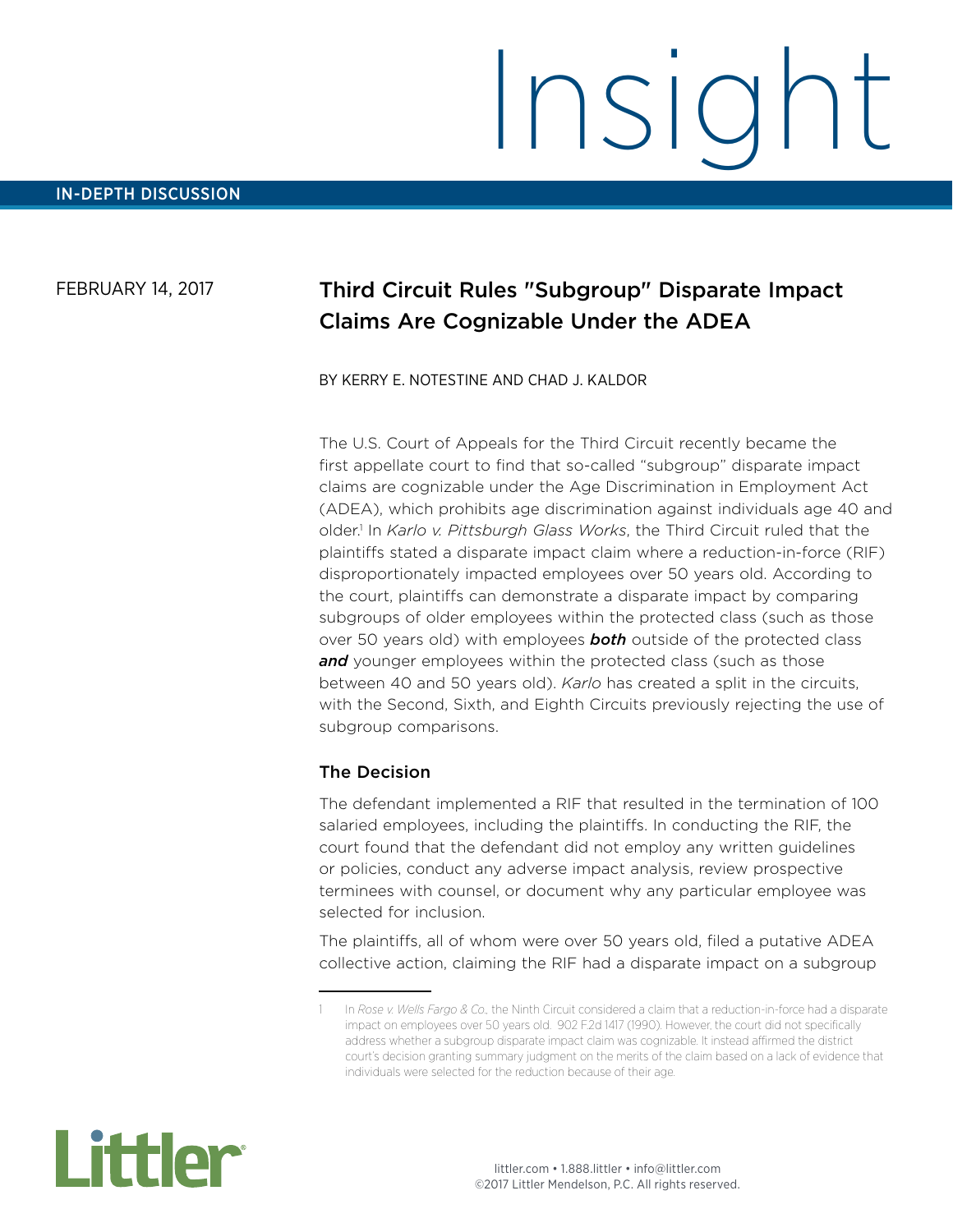of employees within the ADEA's protected class (age 40 and over). Specifically, the plaintiffs claimed that the RIF disproportionately impacted employees over 50 years old.

The defendant filed a motion for summary judgment, arguing that the plaintiffs' "50-and-older" disparate impact claim was not cognizable under the ADEA. The defendant argued the relevant comparison on a disparate impact ADEA claim was how the RIF impacted employees over 40 versus employees under 40. The trial court held that plaintiffs' subgroup disparate impact claim was not cognizable and dismissed it.

On appeal, the Third Circuit reversed. The court found that plaintiffs can demonstrate a disparate impact ADEA claim with various forms of evidence, including 40-and-older comparisons, subgroup comparisons, or more sophisticated statistical modeling. The court reasoned that although the ADEA limits the protected class to those who are 40 and older, that limitation did not impact the ADEA's general prohibition against age discrimination. In other words, if the employer selects a 50-year-old employee for termination over a 40-year-old because of his age, there still is a cognizable claim for age discrimination. Further, the court suggested requiring 40-year-olds to be included in the disparate impact comparison group would wash out the statistical evidence of age discrimination. Applying this reasoning to the disparate impact context, the court concluded that the plaintiffs could establish an unlawful adverse impact in a RIF, or other facially neutral policy, by proof of disparate impact on a group of employees within a subgroup of the protected class, such as employees over 50.

#### Conducting Adverse Impact Analyses

Although likely to be appealed, the *Karlo* decision influences how employers should conservatively approach adverse impact analyses when implementing RIFs. As most employers know, the EEOC issued regulations in 2012 addressing the employer's "reasonable factor other than age" defense to a claim of disparate impact under the ADEA.<sup>2</sup> The EEOC specifically referred to a RIF as the example of an adverse impact claim subject to the regulations in its comments on the revised regulations.<sup>3</sup> The EEOC stated that whether the employer assessed the adverse impact of its employment practice on older workers was a consideration relevant to use of an employment practice that was a reasonable factor other than age.4 The comments to the revised regulations also state that employers would be prudent to assess the adverse impact of a selection procedure but remark that the extent of the assessment depends on the circumstances.<sup>5</sup> The Q & A on the final rule summarized this concept:

Where an assessment of impact is warranted, the appropriate method will depend on the circumstances, including the employer's resources and the number of employees **affected** by the practice. For example, a large employer that routinely uses sophisticated software to monitor its practices for race- and sex-based disparate impact may be acting unreasonably if it does not similarly monitor for age-based impact. Other employers, lacking the resources or expertise to perform sophisticated monitoring, may show that they acted reasonably by using informal methods of assessing impact.<sup>6</sup>

The EEOC tends to give an expansive reading to most of its regulations, which suggests that employers should consider assessing the adverse impact in most RIF's or other group employment decisions. Based on the *Karlo* decision, it may not be sufficient for employers to conduct adverse impact analyses that compare

<sup>2</sup> 29 C.F.R. §1625.7.

<sup>3</sup> 77 Fed. Reg. 19080, 19089 (Mar. 30, 2012).

<sup>4</sup> 29 C.F.R. §1625.7(e)(2)(iv).

<sup>5</sup> 77 Fed. Reg. at 19089.

<sup>6</sup> Q & A on final rule, Q. 15 (emphasis added).